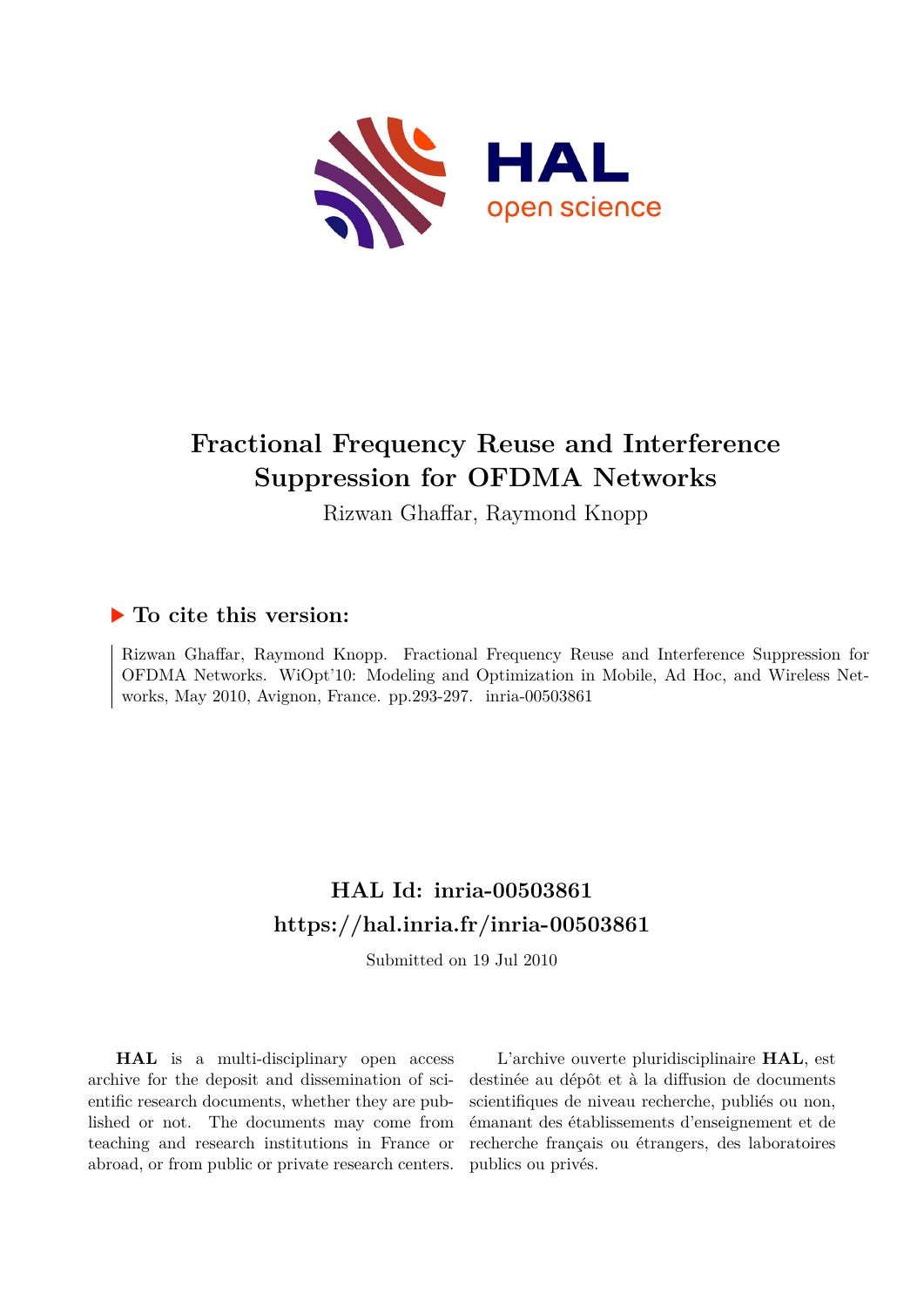# Fractional Frequency Reuse and Interference Suppression for OFDMA Networks

Rizwan Ghaffar, Raymond Knopp Eurecom, 2229 route des Crêtes B.P.193 06904 Sophia Antipolis Cedex FRANCE Email: rizwan.ghaffar@eurecom.fr, raymond.knopp@eurecom.fr

*Abstract***—The downlink performance of cellular networks is known to be strongly limited by inter-cell interference. In order to mitigate this interference, a number of frequency reuse schemes have recently been proposed. This paper discusses a novel fractional frequency reuse (FFR) scheme combined with interference suppression for orthogonal frequency division multiple access (OFDMA) networks, which are currently being considered in LTE-A and WiMAX IEEE 802.16m standardization processes. We confine to the case of cell edge users and show that the novel FFR scheme improves the spectral efficiency by allowing one out-of-cell interference. Then the proposed subcarrier and rate allocation ensures interference exploitation by the mobile station (MS) which results in the reduction of power consumption at the base stations (BSs). Interestingly no inter-cell interference coordination but only** *a priori* **frequency planning is required in the proposed scheme.**

#### I. INTRODUCTION

The 4th Generation (4G) of wireless mobile systems is characterized by Long Term Evolution (LTE) [1] and WiMAX [2] technologies which continue to evolve with higher data rates and improved Quality of Service (QoS) even for the cell edge users as the main targets. In order to achieve these, MIMO antenna techniques have been incorporated in these standards. The capacity promised by MIMO systems may not be fully realizable by conventional cellular architectures without additional control of inter-cell interference which limits throughput, in particular for cell-edge users [3].

These standards use Orthogonal Frequency Division Multiple Access (OFDMA) as a combined transmission and multiple access technique in the downlink. With OFDMA, the system bandwidth is split into a number of sub-carriers, each featuring a bandwidth smaller than the systems coherence bandwidth, on which data of different users is transmitted in parallel. While the sub-carrier thinness and the resulting large OFDM symbol time reduces the effect of inter-symbol interference (ISI), the orthogonality among them mitigates inter-carrier interference (ICI). By using appropriate cyclic prefixes, ICI and ISI can almost completely be avoided. However a key issue with OFDMA is the co-channel interference (CCI) or inter-cell interference: especially terminals located at the cell border largely suffer from the power radiated by the base station (BS) of neighboring cells in their communication band. OFDMA provides the ability for each BS to selectively allocate frequency subbands, rates and power to the users depending on their location in the cell, according to some predefined frequency reuse pattern which may lead to significant capacity gains for the overall network. There are three major frequency reuse patterns for mitigating inter-cell interference: hard frequency reuse, fractional frequency reuse (FFR) and soft frequency reuse.

Hard frequency reuse splits the system bandwidth into a number of distinct sub-bands according to a chosen reuse factor and lets neighboring cells transmit on different subbands. FFR [4] splits the given bandwidth into an inner and an outer part. It allocates the inner part to the *near* users (located close to the BS in terms of path loss) with reduced power applying a frequency reuse factor of one i.e. the inner part is completely reused by all BSs. For users closer to the cell edge (*far* users), a fraction of the outer part of bandwidth is dedicated with the frequency reuse factor greater than one. With soft frequency reuse [5], the overall bandwidth is shared by all base stations (i.e. a reuse factor of one is applied), but for the transmission on each sub-carrier, the BSs are restricted to a certain power bound.

Hard frequency reuse though simple in implementation suffers from quite reduced spectral efficiency. On the other hand, soft frequency reuse [6] [7] [8] has full spectral efficiency and is a strong tool for inter-cell interference mitigation. But as it implies centralized, coordinated resource allocation, such a system can be impractical in realistic settings involving a large number of BSs, random traffic and realistic path-loss models. However, an encouraging result is that by using even limited (yet practical) levels of coordination, significant performance benefits can still be obtained over a conventional cellular architecture [9]. FFR is considered as a compromise between hard and soft frequency reuse and is therefore a proficient option for future wireless systems. In the context of OFDMA systems, it has mainly been discussed in cellular network standardization as 3GPP and 3GPP2 [4]. The notions of FFR and interference avoidance also appear in [10].

In this paper we particularly focus on the cell edge users and propose a novel FFR scheme coupled with interference suppression for these users. Unlike the traditional FFR, where outer frequency spectrum is orchestrated to eliminate the cell edge interference and resultantly has higher frequency reuse factor on cell boundaries, the proposed FFR ensures maximum of one interference to the targeted cell edge users and consequently has improved spectral efficiency. Subcarriers and corresponding rates are then allocated in a way not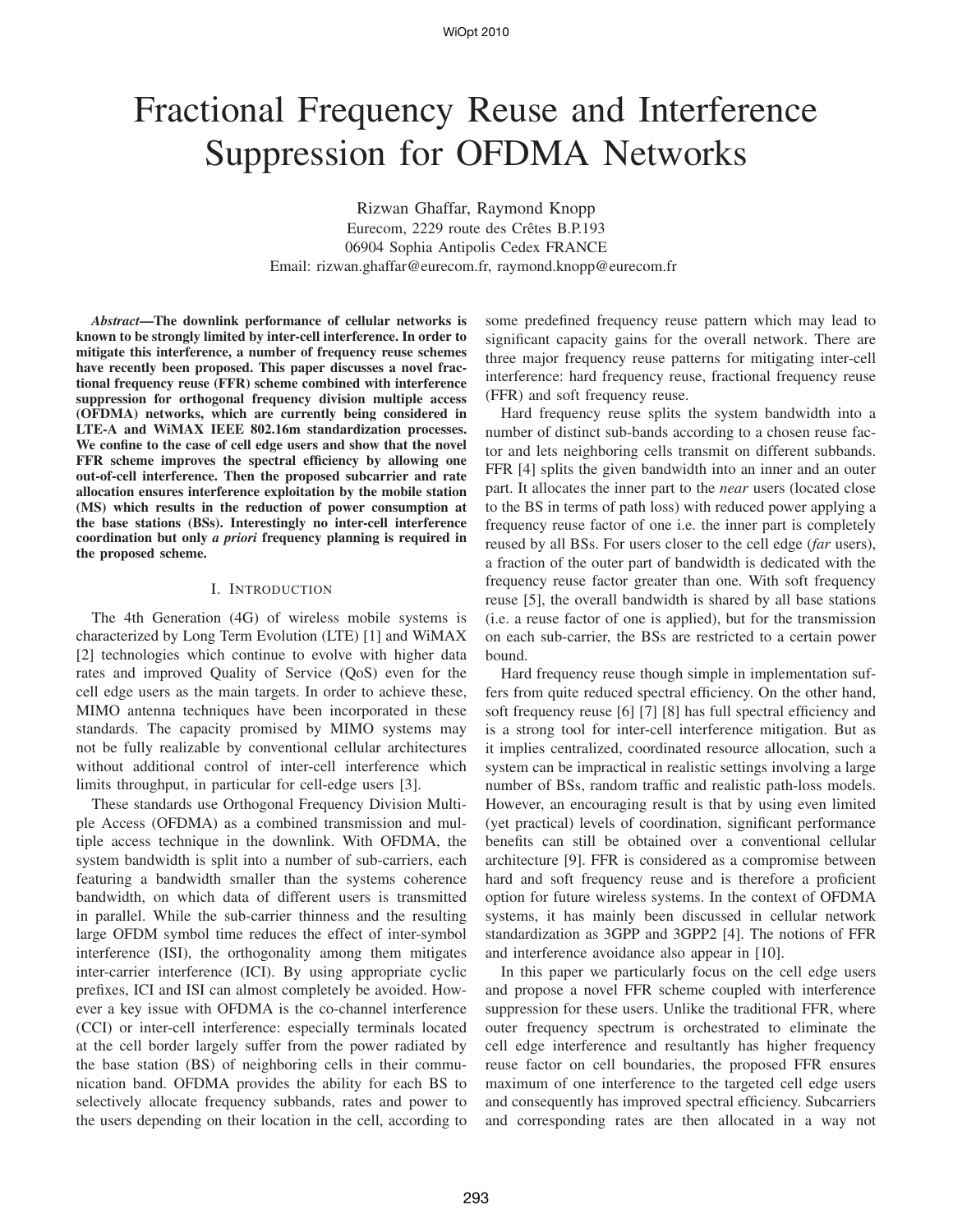

Fig. 1. FFR in LTE. Frequency reuse factor for cell edge users is 3.

only to satisfy the required data rates but also to enable the users to exploit the interference structure in the decoding of desired signals which implies minimization of the transmit power at the BSs. The key idea of our approach is based on the exploitation of lower rate interference stream in the the decoding of higher rate desired stream. We show that for a given user spatial distribution and data requirements, the proposed approach results in the minimization of the transmit power at the BSs. An important feature of our approach, which makes it feasible and attractive for application, is that little or no coordination is required between the BSs.

The paper is divided into five sections. In section II, we define the system model and propose the novel FFR while section III encompasses the key idea of the proposed approach. Section IV gives a detailed account of this approach in the context of interference suppression. In the end we elaborate some relevant conclusions and indicate directions for future work.

#### II. PROPOSED FFR AND THE SYSTEM MODEL

We consider the downlink of an OFDMA cellular system in which users are assigned a set of subcarriers at specific time slots for transmission of packets. As already discussed, the OFDMA system supports FFR by division of subcarriers into subbands. Fig. 1 shows the traditional FFR for LTE whereas fig. 2 shows the proposed FFR. From now on, we only focus on the outer part of spectrum which is reserved for the cell edge users. Traditional FFR ensures orthogonal allocation of subbands in neighboring cells for cell edge users leading to zero interference for the cell edge users. However the frequency reuse factor for cell edge users increases to 3 which leads from the simple calculation  $1/[(3(\frac{1}{3})+3(\frac{1}{3})+\frac{1}{3})/7]$ . On the other hand, proposed FFR ensures maximum of one interference for the cell edge users and the frequency reuse factor subsequently reduces to 1.5 leading from the calculation  $1/[(3(\frac{2}{3})+3(\frac{2}{3})+\frac{2}{3})/7]$ . This leads to an improvement of spectral efficiency by 33%. Basing on the proposed EER we spectral efficiency by 33%. Basing on the proposed FFR, we now discuss the system model.

Suppose we have K cells (sectors)  $k \in \mathcal{K} = 1, ..., K$ , and J sub-bands for the cell edge users  $j \in \mathcal{J} = 1, ..., J$ , in the system. Time is slotted, so that transmissions within the network is synchronized. The BSs employ bit interleaved coded modulation (BICM) [11] based OFDMA system using antenna cycling [12] i.e. the antenna used by a particular stream at a BS is randomly assigned per dimension so that each stream sees all the degrees of freedom of the channel. A transmission in a cell, assigned to a subcarrier, causes



Fig. 2. Proposed FFR in LTE. Only one interference is ensured in the worst case scenario. Frequency reuse factor for cell edge users is 1.5.

interference to only one user in the neighboring cells that is assigned to the same subcarrier. So the received signal by user i in cell  $k$  on subcarrier  $i$  is written as

$$
\mathbf{y}_{k,i,j} = \mathbf{h}_{k,i,j} x_{k,i,j} + \mathbf{h}_{k',i,j} x_{k',i',j} + \mathbf{z}_{k,i,j} \tag{1}
$$

We assume that the subcarriers are narrowband and model each subcarrier as a frequency flat fading channel so  $\mathbf{h}_{k,i,j} \in$  $\mathbb{C}^{n_r}$  is the vector characterizing flat fading channel response from  $k$ -th BS to  $n_r$  receive antennas of *i*-th user at *j*th subcarrier. This vector has complex-valued multivariate Gaussian distribution with zero mean and unit variance. Each subcarrier corresponds to a symbol from a constellation map.  $x_{k,i,j} \in \chi_{k,i,j}$  is the desired symbol where  $\chi_{k,i,j}$  denotes QAM constellation.  $y_{k,i,j}, z_{k,i,j} \in \mathbb{C}^{n_r}$  are the vectors of received symbols and circularly symmetric complex white Gaussian noise of double-sided power spectral density  $N_0/2$  at  $n_r$  receive antennas.  $h_{k',i,j}$  is the channel from the interfering  $k'$ -th BS to *i*-th user whereas  $x_{k',i',j} \in \chi_{k',i',j}$  is the interfering symbol. The complex symbols  $x_{k,i,j}$  and  $x_{k',i',j}$ are assumed to be independent. The max log MAP bit metric for p-th bit for bit value b of the desired symbol  $x_{k,i,j}$  in its full form is given as [11]

$$
\lambda^{p}(\mathbf{y}_{k,i,j},b) \approx \min_{x_{k,i,j} \in \mathcal{X}_{k,i,j}^{p,b}, x_{k',i',j} \in \mathcal{X}_{k',i',j}} \| \mathbf{y}_{k,i,j} - \mathbf{h}_{k,i,j} x_{k,i,j} - \mathbf{h}_{k',i,j} x_{k',i',j} \|^{2}
$$
\n(2)

 $\chi_{k,i,j}^{p,b}$  denotes the subset of the signal set  $x_{k,i,j} \in \chi_{k,i,j}$ whose labels have the value  $b \in \{0, 1\}$  in the position p. A low complexity max log MAP detector was proposed in [13] where it was shown that we can reduce one complex dimension in (2) i.e. the cardinality of the search space reduces form  $\left|\chi_{k,i,j}^{p,b}\right| \left|\chi_{k,i,j}\right|$  to  $\left|\chi_{k,i,j}^{p,b}\right|$ . So by using this low complexity  $\left| \chi_{k} \right|$  $\left|\chi_{k,i,j}^{p,b}\right| \left|\chi_{k,i,j}\right|$  to  $\left|\chi_{k,i,j}^{p,b}\right|$ . So by using this low complexity detector, the complexity of detection remains unchanged even with the introduction of one interference.

#### III. KEY IDEA BEHIND THE PROPOSED APPROACH

Till now we have shown that the proposed FFR improves the spectral efficiency by 33% and the resultant interference does not increase the complexity of detection. We now move to the key idea of our proposed approach which is based on coordinating the inter-cell interference while satisfying the requested data rates of the users in such a way that the structure of interference can be exploited in the detection of desired stream. This exploitation leads to the reduction of required SNR at the MS while ensuring a predefined QoS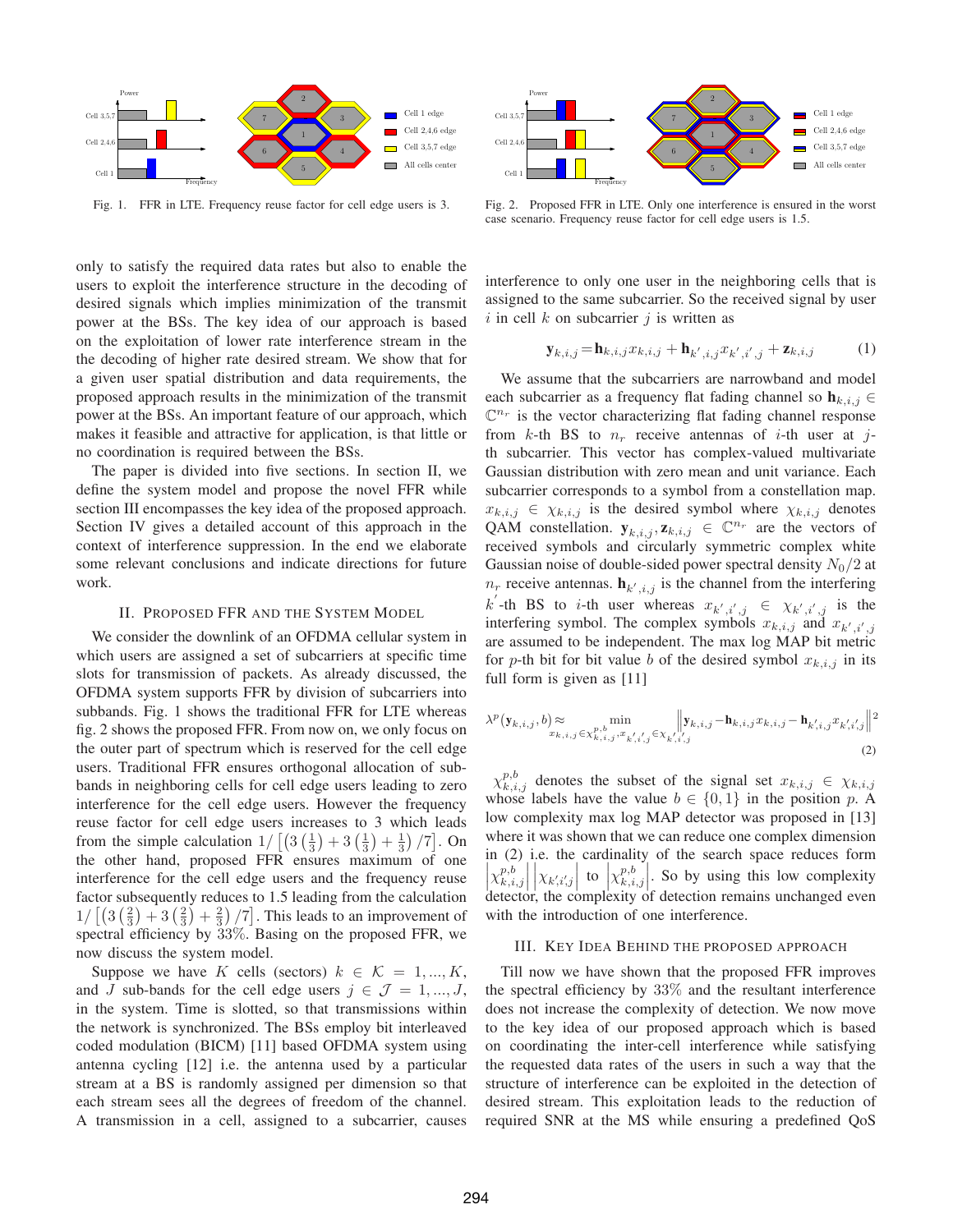

Fig. 3. For each value of  $\beta$ , SNR of  $x_1$  is optimized to achieve target FER of 10<sup>-2</sup>. 3GPP punctured rate 1/2 turbo code is used with 5 decoding iterations while the frame length of  $x_1$  is fixed to 1056 information bits.

which subsequently leads to the minimization of transmitted power at the BSs.

Let  $p_{k,i,j}$  be the power transmitted by k-th BS to i-th user at  $j$ -th subcarrier. So our objective in the network is to minimize the transmit power of BSs for the cell edge users while satisfying the required data rates for these users which can be written as

$$
\min \sum_{k} \sum_{i} \sum_{j} p_{k,i,j}
$$
  
s.t. 
$$
\sum_{j \in k,i} \text{THR}_{k,i,j} \ge d_{k,i} \quad \text{For all values of } k \text{ and } i \qquad (3)
$$

where THR indicates throughput,  $d$  indicates the required data rate and  $j \in k, i$  indicates the subcarriers allocated to *i*-th user in  $k$ -th cell.

Consider one of the cells, which needs to support  $N$  data flows to cell edge users. Then, for each such user  $i \in \mathcal{I}$  =  $1, \ldots, N$ , the cell's BS can choose a group of subcarriers to assign it to. A good user-to-subcarrier assignment strategy, from the overall system performance point of view, would be one allowing the system to support the required/requested data rates with minimum transmitted power. As per the proposed FFR, assignment of a subcarrier to a user in a cell would cause interference to another user in one of the neighboring cells using the same subcarrier. Our objective is the allocation of rates/constellation to this subcarrier in both cells in a way that the generated interference can be exploited and therefore is beneficial in the decoding of the desired stream.

Consider fig. 3 which demonstrates the effect of rate and strength of interference stream in the decoding of desired stream using the low complexity version of (2). For these simulations, we have considered a MS equipped with two receive antennas receiving one interference stream  $x_2$  along with the desired stream  $x_1$  with the powers  $\sigma_2^2$  and  $\sigma_1^2$  respectively.  $\beta = \sigma_2^2/\sigma_1^2$  defines the interference to signal ratio. The BSs<br>use BICM OFDM system for downlink transmission using the use BICM OFDM system for downlink transmission using the punctured rate  $1/2$  turbo code of 3GPP LTE  $[14]$ <sup>1</sup>. Due to bit interleaving followed by OFDM, this can be termed as frequency interleaving. Therefore SIMO channel at each sub carrier from BS to MS has iid Gaussian matrix entries with zero mean and unit variance. Perfect CSI is assumed at the MS which can be realized in practice by ensuring orthogonal pilot signals of the neighboring BSs. The frame length of  $x_1$ is fixed to 1056 information bits. For each value of  $\beta$ , SNR of  $x_1$  is optimized to achieve target frame error rate (FER) of 10<sup>−</sup><sup>2</sup>. The simulations show that in case the interference  $x_2$  has a lower rate as compared to the desired stream  $x_1$ , the required SNR decreases with the increase of interference strength which can be attributed to the partial decoding of interference by the max log MAP detector. In the case once interference and desired stream have same rate, decoding of  $x_1$ starts getting benefit from  $x_2$  once interference starts getting stronger than the desired stream, a case which is not relevant in cellular scenario due to handoff algorithms.

#### IV. PROPOSED APPROACH OF INTERFERENCE SUPPRESSION

Our proposed algorithm is based on the above discussed ability of interference exploitation. As the proposed FFR ensures maximum of one interference, so we consider only two neighboring cells  $U$  and  $V$  and focus on two cell edge users in each cell i.e.  $u_1$  and  $u_2$  in cell U while  $v_1$  and  $v_2$  in cell V. Without loss of generality, suppose that the required data rates imply transmission of QAM16 to  $u_1$  and  $v_1$  while QPSK to  $u_2$  and  $v_2$ . Fig. 4 shows two possible ways of subcarrier assignment to fulfill the required data rates. In uniform rate streams (left figure), same subcarrier  $f_1$  is used in both cells for transmission of QAM16 to  $u_1$  and  $v_1$  so both users see the interference from QAM 16 whereas same subcarrier is used for transmission of QPSK to  $u_2$  and  $v_2$  so these users see the interference from QPSK. In nonuniform rate streams (right figure), the subcarrier  $f_1$  which is used for transmission of QAM16 to  $u_1$  is used in the other cell for transmission of QPSK to  $v_2$  and vice versa. In uniform rate streams, as both the interference and desired streams are from same constellation, so users can not efficiently exploit interference structure in the decoding of desired stream. However in the case of nonuniform rate streams,  $u_1$  and  $v_1$  see a lower rate interference stream and so subsequently can exploit it in decoding process. However  $u_2$  and  $v_2$  see higher rate interference and can not benefit from interference.

<sup>&</sup>lt;sup>1</sup>The LTE turbo decoder design was performed using the coded modulation library www.iterativesolutions.com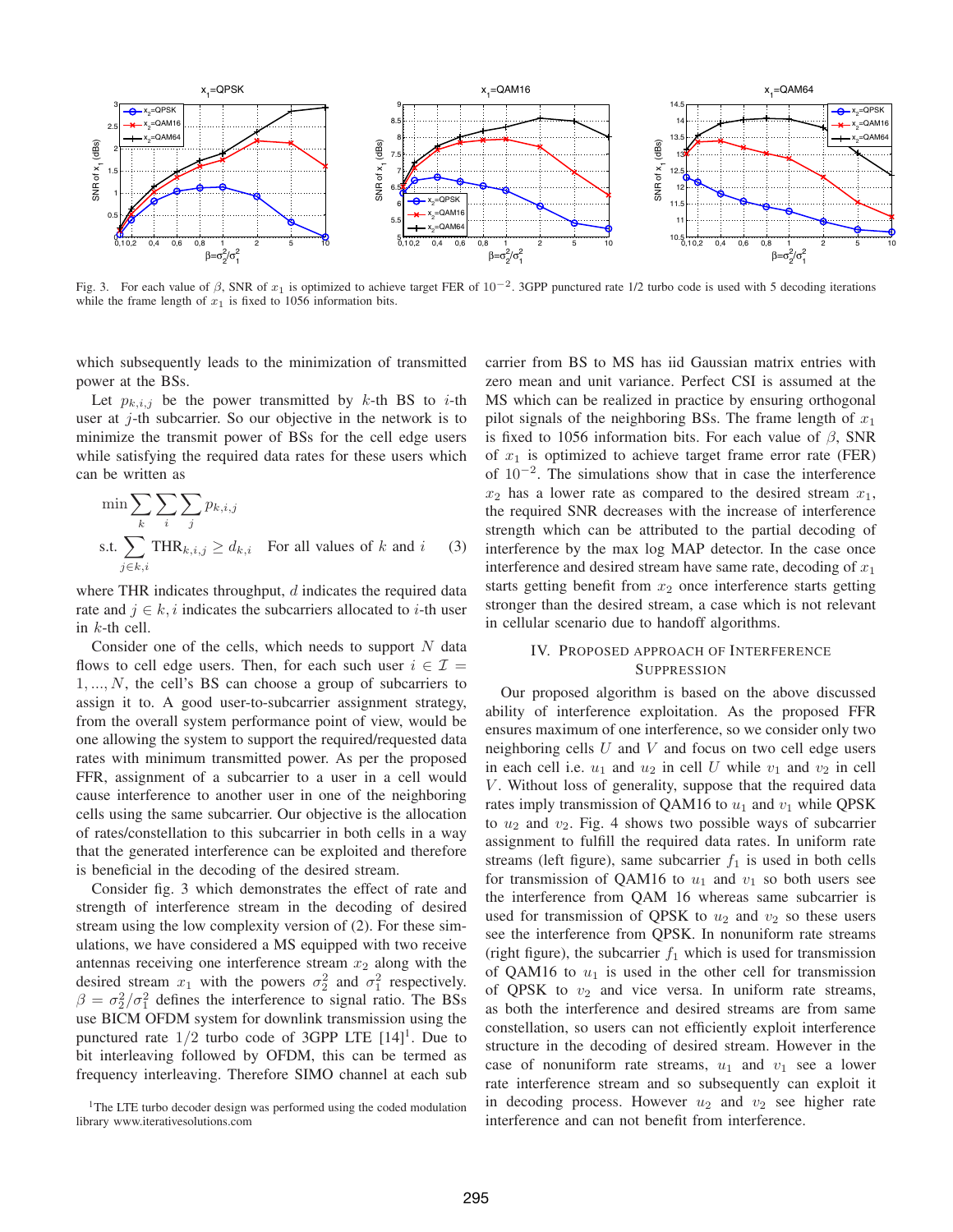

Fig. 4. Two ways of subcarrier assignment to the cell edge users. Left figure shows the case of uniform rate streams on a subcarrier in adjacent cells while right figure shows the case of nonuniform rate streams.

Now we consider the problem of power optimization in the case of nonuniform rate streams for a desired FER. We use the same model as was used in sec. III. We assume  $x_1$  being the higher rate and  $x_2$  being the lower rate stream. Firstly, we optimize SNR of  $x_1$  to achieve the desired FER of 10<sup>-2</sup> for different values of  $\beta = \sigma_2^2/\sigma_1^2$ . Then for these SNRs and the corresponding SNRs of corresponding values of  $\beta$ , we find the corresponding SNRs of  $x_2$  as  $10 \log \left( \beta \times 10^{5} \text{NR}_{x_1} / 10 \right)$ . Note that these SNRs of  $x_2$ are not optimized to achieve the desired FERs. Subsequently for the considered values of  $\sigma_2^2/\sigma_1^2$ , we optimize the SNRs of  $x_2$  to achieve the desired FER. Now this data gives an optimal value of  $\beta$  and the corresponding SNRs of  $x_1$  and  $x_2$ to achieve the desired FER on both streams.

To illustrate it further, consider the examples in fig. 5 where continuous lines indicate the required SNRs for decoding of  $x_1$  and  $x_2$  for different values of  $\sigma_2^2/\sigma_1^2$  for the desired FER of  $10^{-2}$ . For the required SNR for decoding of  $x_1$ , the corresponding SNR for  $x_2$  is indicated by the dashed line. Note that the dashed line is not the required SNR of  $x_2$  to achieve FER of  $10^{-2}$ . The intersection of the dashed line and the continuous line (required SNR of  $x_2$ ) gives us the operating point where both  $x_1$  and  $x_2$  will be decoded with the desired FER with the minimum power. This point has been indicated by dashed-dotted line.

Using this technique, the required SNRs with the corresponding  $\beta$  values for different combinations of constellations are shown in table (I).

|                              | <b>Desired Parameters</b>      |                   |                  |                                               |  |
|------------------------------|--------------------------------|-------------------|------------------|-----------------------------------------------|--|
| Constellation combinations   | $\beta = \frac{\sigma_2^2}{2}$ | $SNR_{x_1}$ (dBs) | $SNR_{x_2}(dBs)$ | $\sigma_1^2 + \sigma_2^2$<br>$\overline{N}_0$ |  |
| $x_1 =$ OAM64, $x_2 =$ OPSK  | 0.117                          | 12.22             | 2.90             | 18.62                                         |  |
| $x_1 =$ OAM64, $x_2 =$ OAM16 | 0.329                          | 13.38             | 8.55             | 28.94                                         |  |
| $x_1 =$ OAM16, $x_2 =$ OPSK  | 0.347                          | 6.75              | 2.15             | 6.37                                          |  |
| $x_1$ =OPSK, $x_2$ =OPSK     | 1.0                            | 1.13              | 1.13             | 2.59                                          |  |
| $x_1 =$ OAM16, $x_2 =$ OAM16 | 1.0                            | 7.95              | 7.95             | 12.47                                         |  |
| $x_1 =$ OAM64, $x_2 =$ OAM64 | 1.0                            | 14.06             | 14.06            | 50.94                                         |  |

TABLE I

OPTIMIZED VALUES OF  $\beta$  and SNR of  $x_1$  and  $x_2$  to achieve the DESIRED FER OF  $10^{-2}$  ON BOTH STREAMS.

The power savings by using the nonuniform rate streams with reference to uniform rate streams is shown in table (II).

In this table two neighboring cells are considered where in each cell two cell edge users are considered with different data requirements. In uniform rate streams, same subcarrier in both cells has the same rate whereas in nonuniform rate streams, same frequency subcarrier in both cells has different rates thereby enabling some users to exploit the lower rate interference streams in the decoding process. The power indicated is the sum power of both the cells required to achieve FER of  $10^{-2}$  for the users. Note that the power savings decline as the difference between the rates of two streams decreases which can be attributed to the reduction in the ability of exploiting interference structure.

Now the question is : Do the cells need to dynamically coordinate the allocation of subcarriers to ensure nonuniform rate streams in adjacent cells on same frequency resources? Such a coordination will certainly improve the performance but *a priori* frequency planning may also achieve limited objectives. One possible way is to divide the spectrum allocated for cell edge users into groups where subcarriers in each group have an upper rate limit. In the neighboring cells with overlapping frequency subcarriers, different rate limits for these groups can be incorporated in the frequency planning.

#### V. CONCLUSIONS

In this paper we have studied different frequency reuse schemes and have proposed a novel FFR scheme which has much improved spectral efficiency compared to the FFR strategy proposed for LTE which eliminates the inter cell interference. As the proposed FFR ensures maximum of one interferer to the cell edge users so we have further proposed an interference suppression strategy for these users, who will benefit from the interference exploitation. Our results show that a net power saving is achievable with our algorithm in the network satisfying the required QoS. This improvement comes at no cost of increased complexity or enhanced inter cell coordination.

#### VI. FUTURE WORK

It is indeed worthwhile to compare the traditional and proposed FFR scheme though the two schemes have different spectral efficiencies. However by equating the spectral efficiency of two schemes, the power required to achieve the desired FER can be compared i.e. in traditional FFR, we can transmit a the data rate (e.g. QAM256) and can find the power required to achieve desired FER without interference. Then for the proposed FFR, we can use two subcarriers to transmit the same data rate (e.g. QPSK-QPSK) and then can find the power required to achieve the same FER but now each stream sees interference from the neighboring cell. Results on this comparison shall be included in the camera ready version.

#### ACKNOWLEDGMENTS

Eurecom's research is partially supported by its industrial partners: BMW, Bouygues Telecom, Cisco Systems, France Télécom, Hitachi Europe, SFR, Sharp, ST Microelectronics, Swisscom, Thales. The research work leading to this paper